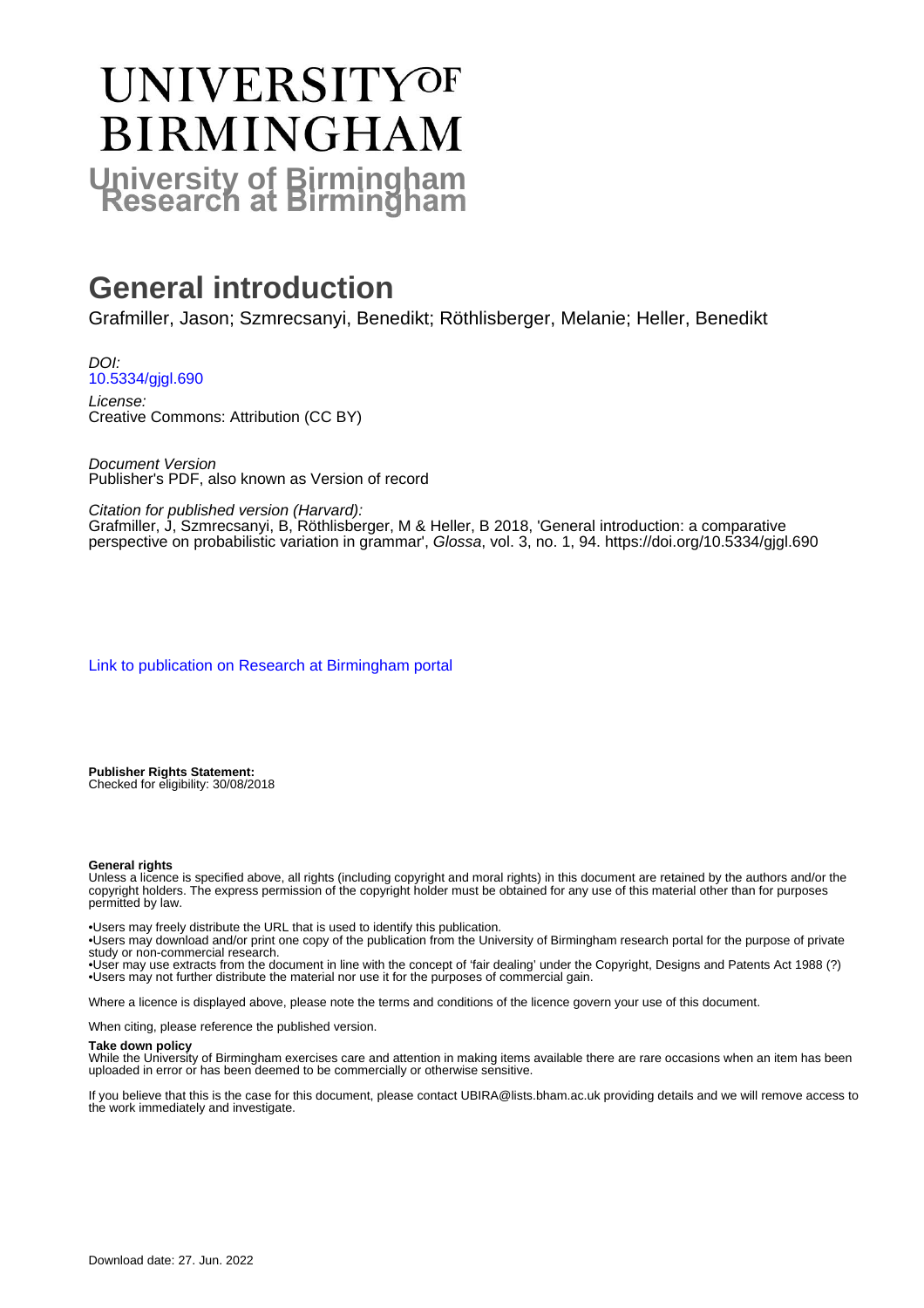### **RESEARCH ARTICLE**

# General introduction: A comparative perspective on probabilistic variation in grammar

Jason Grafmiller1, Benedikt Szmrecsanyi<sup>2</sup>, Melanie Röthlisberger<sup>3</sup> and Benedikt Heller<sup>4</sup>

<sup>1</sup> University of Birmingham, 3 Elms Road, B15 2TT Birmingham, GB

<sup>2</sup> KU Leuven, Blijde-Inkomststraat 21, 3000 Leuven, BE

<sup>3</sup> English Department, University of Zurich, Plattenstrasse 47, 8032 Zürich, CH

<sup>4</sup> Department of English, Justus Liebig University Gießen, Otto-Behaghel-Strasse 10 B, 35394 Giessen, DE

Corresponding author: Jason Grafmiller [\(j.grafmiller@bham.ac.uk](mailto:j.grafmiller@bham.ac.uk))

This special collection brings together research exploring and evaluating probabilistic variation patterns from a comparative perspective, thus highlighting current work situated at the crossroads of research on usage-based theoretical linguistics, variationist linguistics, and sociolinguistics. The contributions in the collection advance our understanding of the plasticity of syntactic knowledge on the part of language users with diverse regional and/or cultural backgrounds, and demonstrate how a probabilistic approach to grammatical variation can offer insight into the scope and limits of language variation. In this general introduction to the special collection, we provide some essential background for perspective, and subsequently summarize the contributions in the collection.

**Keywords:** syntactic variation; probabilistic grammar; comparative linguistics; sociolinguistics

### **1 Background**

Work that comes under the remit of this special collection (a) acknowledges that variation between different ways of saying the same thing is sensitive to multiple and sometimes competing constraints which influence linguistic choice-making in subtle, probabilistic ways; (b) is specifically concerned with grammatical variation; and (c) explores how probabilistic choice making processes differ across varieties of the same language.

Why is scholarship along these lines important? A sizable body of research indicates that probabilistic patterns and mechanisms are pervasive on all levels of language (see, e.g. the contributions in Bod, Hay & Jannedy 2003a). As to grammar specifically, we know that intra-systemic grammatical variation – that is, variation within and across varieties of the same language – is highly systematic, and that the determinants of this variation are numerous, multifactorial, and probabilistically conditioned (e.g. Gries 2003; Bresnan & Hay 2008; Tagliamonte, Durham & Smith 2014; Szmrecsanyi et al. 2016). Results of such studies are generally taken to be evidence for a model of grammar that is quantitative and probabilistic. Those probabilistic approaches to language variation that are explicitly usage-based in nature are additionally committed to the notion that grammar is the "cognitive organization of one's experience with language" (Bybee 2006: 711). Hence, variation patterns are thought to be learned directly, perhaps entirely, from an individual's exposure to other speakers' language (Bybee & Hopper 2001; Bresnan & Ford 2010). From such a perspective, the grammar is inherently variable, as successive generations of speakers are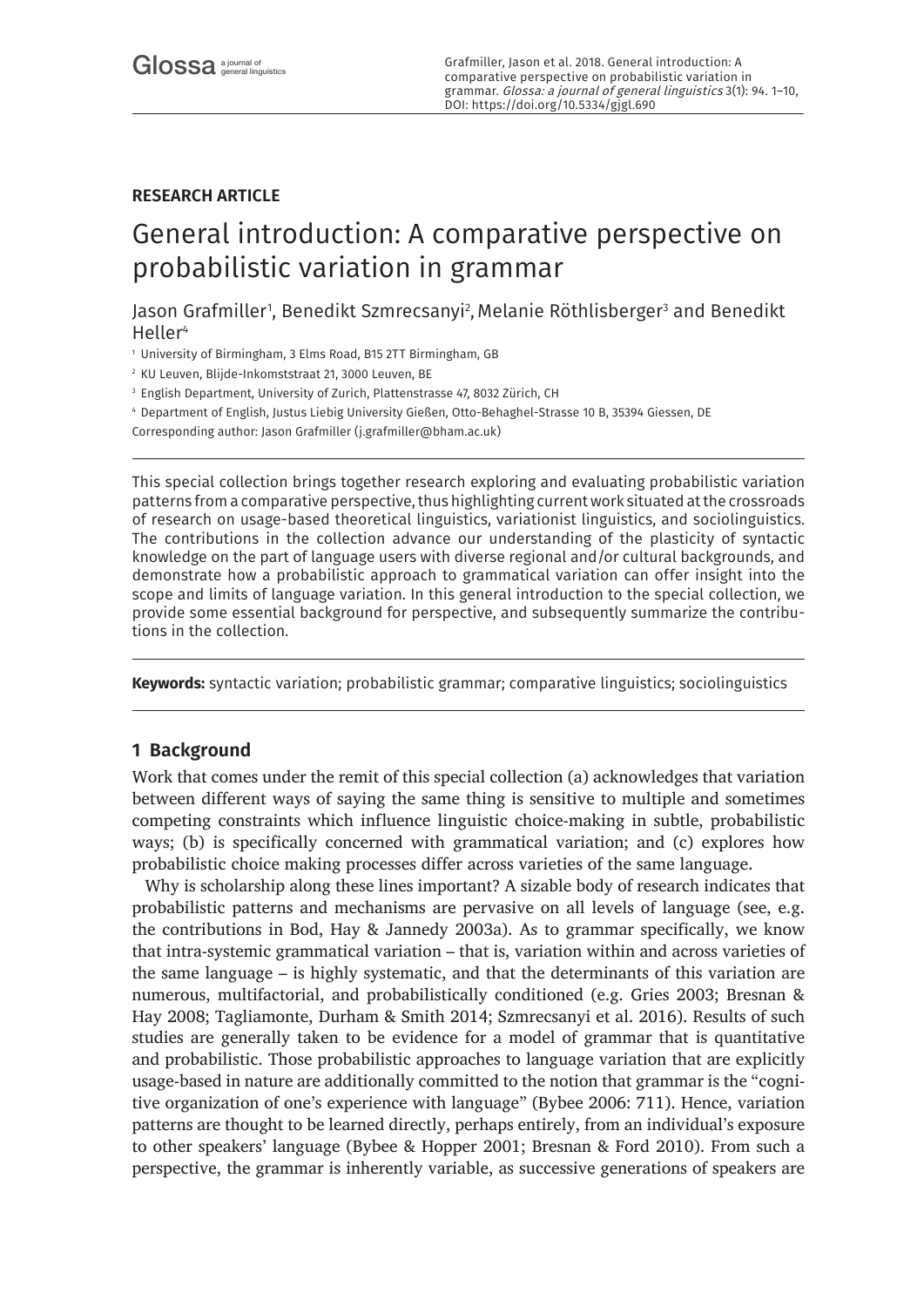exposed to sets of exemplars that differ in subtle ways. This variation may be shaped by social, cognitive or functional factors, whose influences on individual speakers' production (and comprehension) are aggregated to result in population-level linguistic phenomena. To the extent that the linguistic experience of different speakers or communities varies, we expect gradient differences in the grammar to emerge as speakers adjust their knowledge of linguistic phenomena to match that of their input. Needless to say, this perspective differs sharply from rule-based approaches which assume that grammatical knowledge is categorical, possibly biologically innate, and that linguistic variation is theoretically irrelevant to the investigation of the principles that determine syntactic structure. Note also that while rule-based approaches are interested in the categorical (un-)grammaticality of a given linguistic form, probabilistic approaches challenge this categoriality and instead assume a "cline of well-formedness" (Bod, Hay & Jannedy 2003b: 4)

Against this backdrop, current theorizing about the nature of grammatical knowledge is often framed as an opposition between two diametrical poles: fully usage-based (i.e. exemplar-based) (e.g. Pierrehumbert 2006) versus rule-based approaches (e.g. Chomsky & Halle 1968). While the respective approaches involve very different assumptions, each has had considerable empirical success over the years. Still, each approach is not without its limitations, and there is an emerging view that a kind of hybrid model is necessary in order to account for the full range of language phenomena (see Guy 2014 for discussion). In any event, both usage- and rule-based models of grammar are mentalistic, in that they view language as a cognitive object, and it is this common ground upon which most hybrid models are founded.

One hybrid approach that we would like to discuss here in a bit more detail by way of exemplification is the variation-centered, usage- and experience-based probabilistic grammar approach developed by Joan Bresnan and collaborators (e.g. Bresnan 2007; Bresnan & Hay 2008; Bresnan & Ford 2010). Work in this particular school of thought makes two key assumptions (in addition to those mentioned at the beginning of this section): First, grammatical *knowledge* has a probabilistic component, and language users have powerful predictive capabilities. Second, this probabilistic knowledge is derived in large part from language experience, and so is subtly, but dynamically (re)constructed throughout speakers' lives. The probabilistic nature of grammar is supported by evidence showing that the likelihood of finding a particular linguistic variant in a particular context in a corpus corresponds to the intuitions that speakers have about the acceptability of the variants (see Bresnan & Ford 2010; Klavan & Divjak 2016). Bresnan (2007: 76–84), for example, used a scalar rating task based on corpus materials (transcriptions of spoken dialogue passages) as stimuli to model subjects' responses regarding the naturalness of dative variants in context. These responses were compared to the predictions of the dative alternation regression model reported in Bresnan et al. (2007). It turned out that subjects' gradient (i.e. probabilistic) naturalness ratings overlapped significantly with corpus-generated probabilities; hence, speakers' implicit knowledge about language must be to some extent probabilistic in nature.

Bresnan-style probabilistic grammar work is a hybrid approach because it emphasizes the association of conventional rules or constraints with probabilities learned from experience – in other words, we are dealing with a "balanced diet" (Guy 2014: 65) model of syntax enriched with both qualitative and quantitative aspects. We would like to stress in this connection that the methodologies and research questions in this research tradition are largely compatible with work in modern variationist sociolinguistics (see, e.g. Labov 1982). Specifically, what takes center stage in both schools is how and why (i.e. subject to which constraints, be they language-internal or language-external) people choose between "alternate ways of saying 'the same' thing" (Labov 1972: 188). Indeed,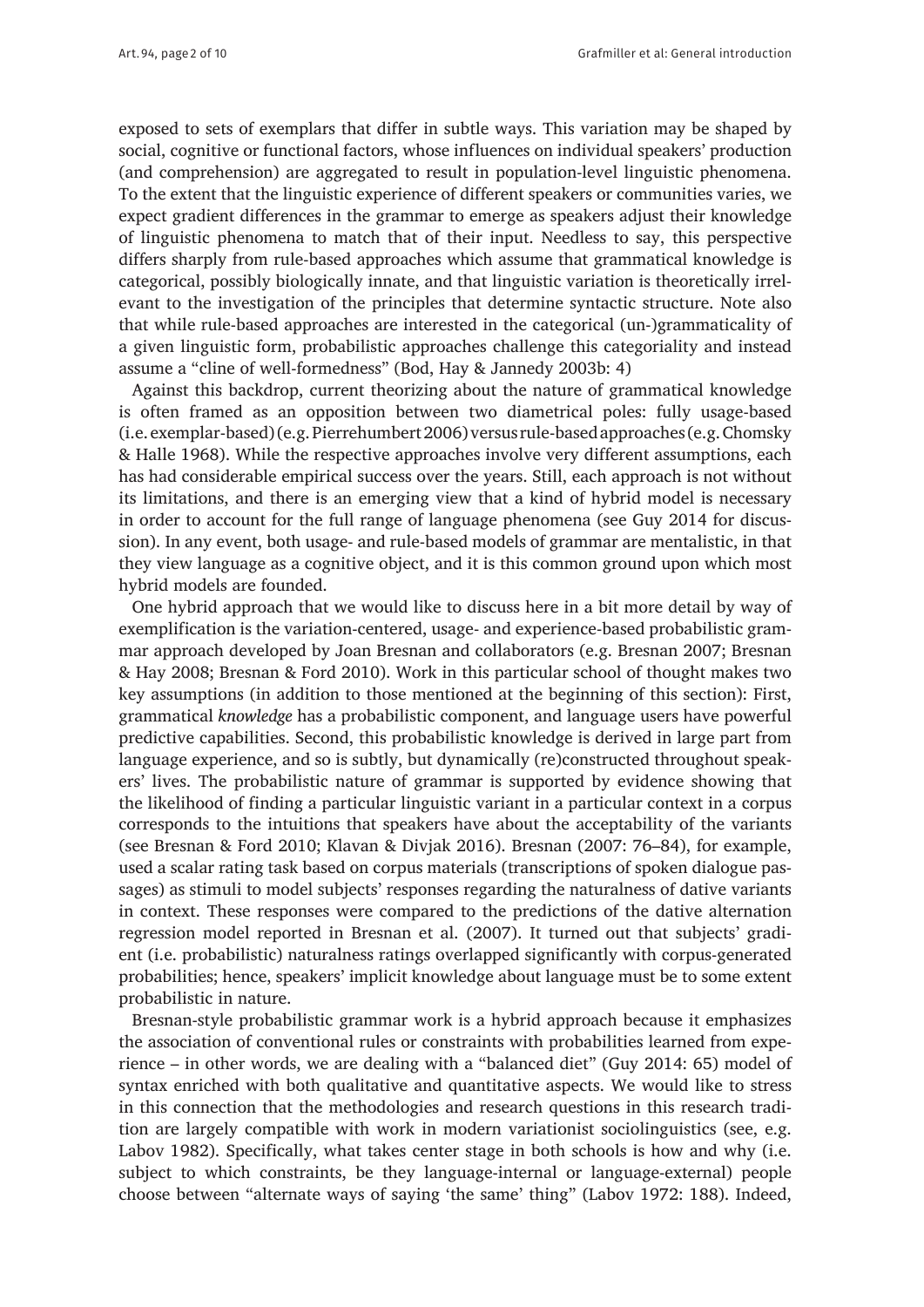variationist sociolinguists have been in the business of analyzing variation patterns probabilistically for decades (consider e.g. Cedergren & Sankoff 1974), and one way of conducting probabilistic sociolinguistics that is particularly pertinent to the present Special Collection is to compare community grammars via the Comparative Sociolinguistics method (see Tagliamonte 2001), which is designed to assess the extent to which variation patterns across dialects provide a signal of (historical) relatedness.

Whatever the actual sub-disciplinary flavor, most probabilistic approaches to analyzing variation tend to be inherently usage-based in that they incorporate statistical regularities derived from experience, yet they associate these quantitative patterns not (only) with surface forms or lexical items (as in pure exemplar models), but with abstract features or constraints (e.g. whether a constituent refers to an animate entity or not). Many, though by no means all of these features are taken to represent inherent, universal biases in language structure, e.g. the overwhelming tendency to map animate referents to more prominent positions (e.g. Rosenbach 2005), or the tendency in VO languages such as English to place lighter (shorter) elements before heavier (longer) ones (e.g. Wasow & Arnold 2003). Probabilistic accounts can account for gradient, experience-driven variability within the context of universal constraints on the range of possible variation. Probabilistic accounts thus share much in common with Optimality Theory (Kager 1999), the difference being that probabilistic grammars do not assume a fixed set of innate constraints. From the perspective of probabilistic linguistics, variation (inter- and intra-systemic) arises from the interplay between biases in language production and comprehension and acquired syntax-semantic associations, and this interplay leads to statistical variability in the distribution of forms which speakers implicitly learn (see MacDonald 2013). On the empirical plane, probabilistic variation analysis tends to be based more often than not on the analysis of naturalistic corpus data (this includes collections of sociolinguistic interviews). As we have seen, this is sometimes supplemented by experimental approaches (see e.g. Rosenbach, this volume).

Importantly, social meaning and socially conditioned variation (including regional differentiation) is entirely compatible with – even predicted by – probabilistic grammar models. Community-specific social forces, e.g. language attitudes or stylistic preferences, undoubtedly shape biases in individual speakers' production and comprehension, while at the same time, ad hoc meaning formation that arises during individuals' interactions can lead to innovation and greater variability among syntactic forms and their semantic cues. The resulting patterns are in turn reflected in specific forms' distributions across different social groups/contexts. Probabilistic grammar models are thus also consonant with the view of the developing subfield of Cognitive Sociolinguistics (see e.g. Geeraerts, Kristiansen & Peirsman 2010), which seeks to more fully integrate both the social and cognitive dimensions into more complete models of language structure and variation.

If, as usage-based approaches generally argue (Bybee & Hopper 2001; Scott-Philips & Kirby 2010), individual-level behavior leads to population-level language patterns, and if individual behaviors are guided in part by universal cognitive processes, several predictions follow: (a) The influence of certain cognitive factors on quantitative syntactic variation in across different (sub)varieties of a given language should be relatively stable in terms of the direction of those factors' influence. (b) Subtle variation in the types and frequencies of constructions will lead to gradient, yet detectable differences in the strength of different factors' influence on speakers' syntactic choices. (c) This variation in the use of specific constructions may be driven by stylistic preferences among registers or speakers, by situational forces such as language/dialect contact, by cognitive pressures related to language processing, or by normal dialectal drift.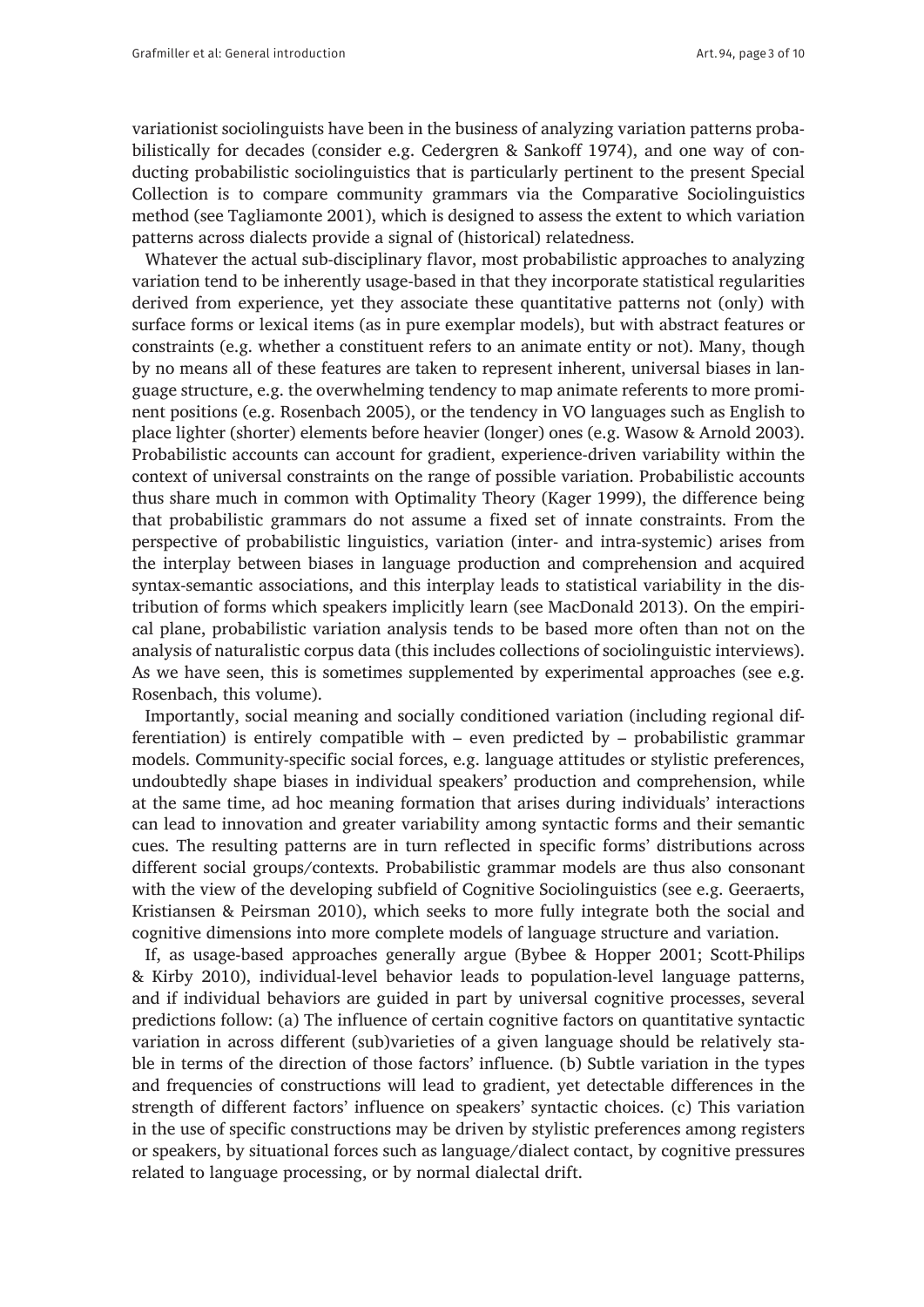As we saw in the foregoing discussion, comparative probabilistic grammar analysis as defined at the beginning of this section (attention to multiple probabilistic constraints; focus on syntactic/grammatical variation; interest in contrasts between language varieties) has sure enough been around for a while, not only in the well-known guise of comparative (variationist) sociolinguistics (see, e.g. Jones & Tagliamonte 2004; Tagliamonte & Smith 2005; Tagliamonte 2014, among many other studies), but also in other schools of variation study (e.g. Bresnan & Hay 2008; Bresnan & Ford 2010; Ehret, Wolk & Szmrecsanyi 2014; Gries & Deshors 2014; Wulff, Lester & Martinez-Garcia 2014; Hinrichs, Szmrecsanyi & Bohmann 2015). But it is only in recent years that the predictions outlined in the previous paragraph have begun to be explored more systematically. We take the liberty to illustrate this trend by sketching a research project (2013–2021) based at the KU Leuven and entitled "Exploring probabilistic grammar(s) in varieties of English around the world", which investigates three syntactic alternations (see (1)–(3)) in some nine international varieties of English: British English, Canadian English, Irish English, New Zealand English, Hong Kong English, Indian English, Jamaican English, Philippine English, and Singapore English (Szmrecsanyi et al. 2016).

| (1) |                                                                      | The dative alternation (see Röthlisberger, Grafmiller & Szmrecsanyi 2017) |                                    |  |
|-----|----------------------------------------------------------------------|---------------------------------------------------------------------------|------------------------------------|--|
|     |                                                                      | a. I'd given Heidi my T-Shirt                                             | (the ditransitive dative variant)  |  |
|     |                                                                      | b. And I'd given the key to Helen                                         | (the prepositional dative variant) |  |
| (2) | The genitive alternation (see Heller, Szmrecsanyi & Grafmiller 2017) |                                                                           |                                    |  |
|     | a.                                                                   | the country's economic crisis                                             | (the s-genitive)                   |  |
|     | b.                                                                   | the economic growth of the country                                        | (the <i>of-genitive</i> )          |  |

| (3) |                                  | The particle placement alternation (see Grafmiller & Szmrecsanyi in press) |
|-----|----------------------------------|----------------------------------------------------------------------------|
|     | a. you can just cut the tops off | (verb-object-particle order)                                               |
|     | b. cut off the flowers           | (verb-particle-object order)                                               |

Some key findings include the following. First, probabilistic grammars are on the whole surprisingly stable in a cross-variety perspective. Specifically, we very rarely see reversals in effect directions: constraints tend to have the same qualitative effect across varieties, which points to a fairly stable core probabilistic grammar. In more quantitative terms, Heller (2018) calculates various core grammar-hood coefficients, which can range between 0 (no probabilistic similarity whatsoever between the varieties under study) and 1 (maximal probabilistic similarity) and finds that in the case of the English genitive alternation, coefficients range between approximately 0.6 and 0.9. However, there do seem to be interesting quantitative differences with regard to the *effect size* of the constraints on variation. These quantitative differences we tend to find only in those contexts where neither alternate is more or less difficult to process (Szmrecsanyi et al. 2016: 132), and where shifting usage frequencies in language-internal variation may have led to regional differences between users' probabilistic grammars (Röthlisberger, Grafmiller & Szmrecsanyi 2017). Curiously, one of the constraints that is malleable fairly consistently across varieties and alternations turns out to be constituent length. Constituent length fuels the principle of end-weight (Behaghel 1909; Wasow & Arnold 2003) – in VO languages such as English, language users tend to place longer, heavier constituents after shorter, lighter ones – and is often thought to be rooted in the architecture of speech processing system (e.g. Hawkins 1994). Precisely because of this rootedness, end-weight is not a prime suspect for probabilistic cross-variety contrasts, but the data suggest otherwise. Second, from a dialect-typological point of view varieties often pattern along native versus nonnative (or Inner Circle versus Outer Circle; see Kachru 1992) lines. For example, Heller et al. (2017) show that the well-known animacy constraint on genitive variation – animate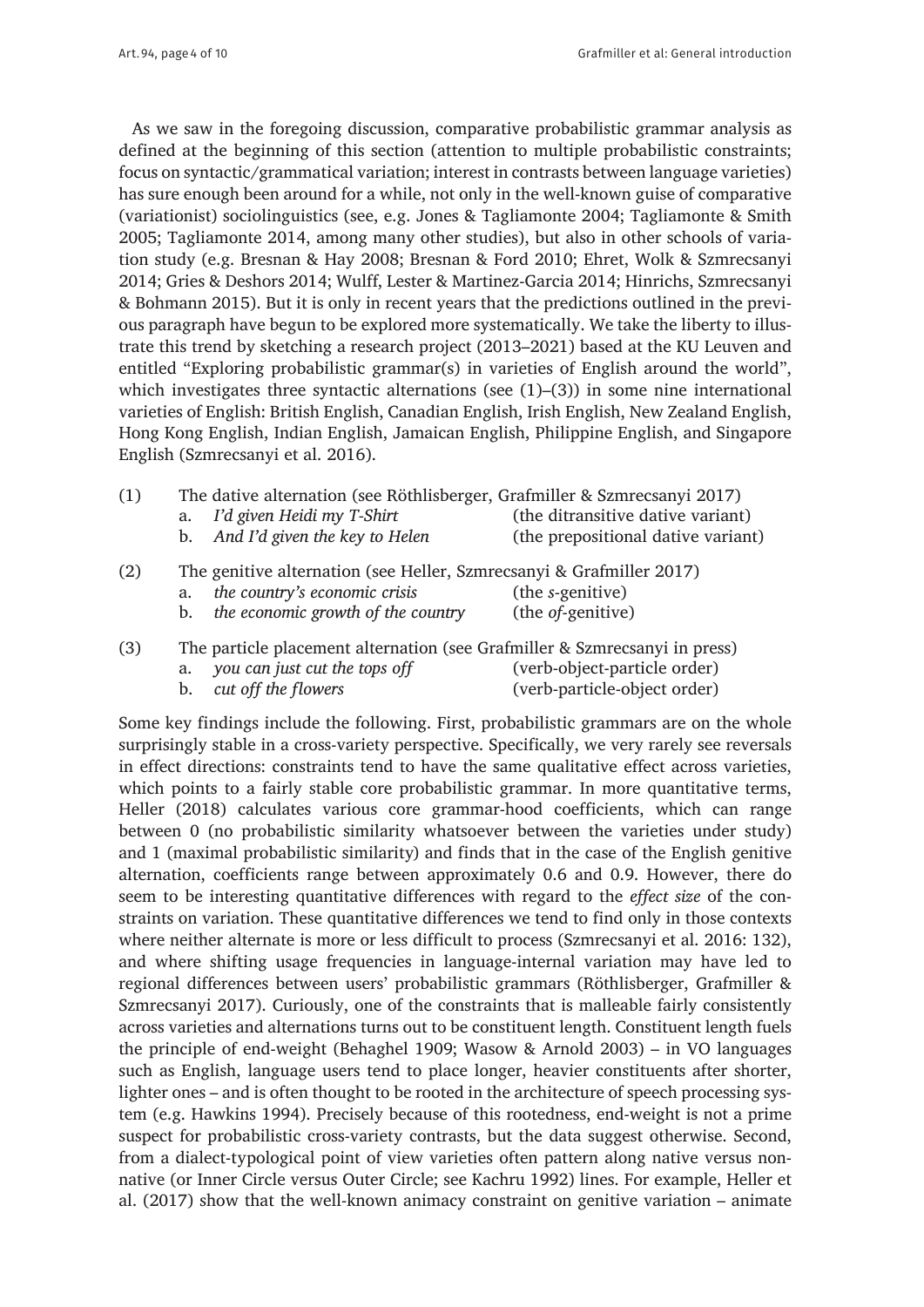possessors attract the *s*-genitive, rather than the *of*-genitive – is stronger in native varieties of English (e.g. British English) than in non-native varieties of English (e.g. Indian English). Similarly, Röthlisberger et al. (2017) and Grafmiller & Szmrecsanyi (in press) find that some of the largest deviations in individual factor effects on the dative alternation and particle placement alternations respectively occur in the non-native varieties. Third, in an alternation-oriented (or: variable-oriented) perspective different alternations differ as to how amenable they are to probabilistic indigenization. "Probabilistic indigenization" Szmrecsanyi et al. (2016: 133) define as the process "whereby stochastic patterns of internal linguistic variation are reshaped by shifting usage frequencies in speakers of postcolonial varieties".1 What seems to be the case is that the less abstract a given syntactic alternation is and the more lexical slots it has, the more likely it is to exhibit cross-varietal probabilistic indigenization effects. This is why the particle placement alternation is quite variable in a cross-variety perspective, while the genitive alternation (which is an almost purely positional alternation) is not (see Szmrecsanyi et al. 2016: 133 for more discussion).

In the bird's eye view, aggregate probabilistic grammar distances between the varieties may be visualized as follows. We begin by using coefficient estimates of by-variety, by-alternation regression models to create a series of Euclidean distance matrices (one for each alternation under analysis), in which pairwise distances between varieties calculate as the square root of all coefficient differentials (see Röthlisberger 2018: 78–83 for details). In a second step, alternation-specific distance matrices are combined to generate a synoptic distance matrix. Third, we use Multidimensional Scaling (MDS) to reduce the synoptic distance matrix to a lower-dimensional representation, as in Figure 1. The pattern that emerges can be summarized as follows. Most native varieties (British English, Canadian English, and New Zealand English) cluster at the bottom of the cube. Irish English is quite different, in a probabilistic grammar perspective, from the other native



**Figure 1:** Probabilistic distances between nine varieties of English, based on regression analysis of the English dative, genitive, and particle placement alternations. Distance between data points in the plot is proportional to aggregate probabilistic distances.

<sup>1</sup> Röthlisberger et al. (2017) tighten the concept of probabilistic indigenization to "cognitive indigenization", to stress the outcome of probabilistic indigenization, i.e. the emergence of distinct lects.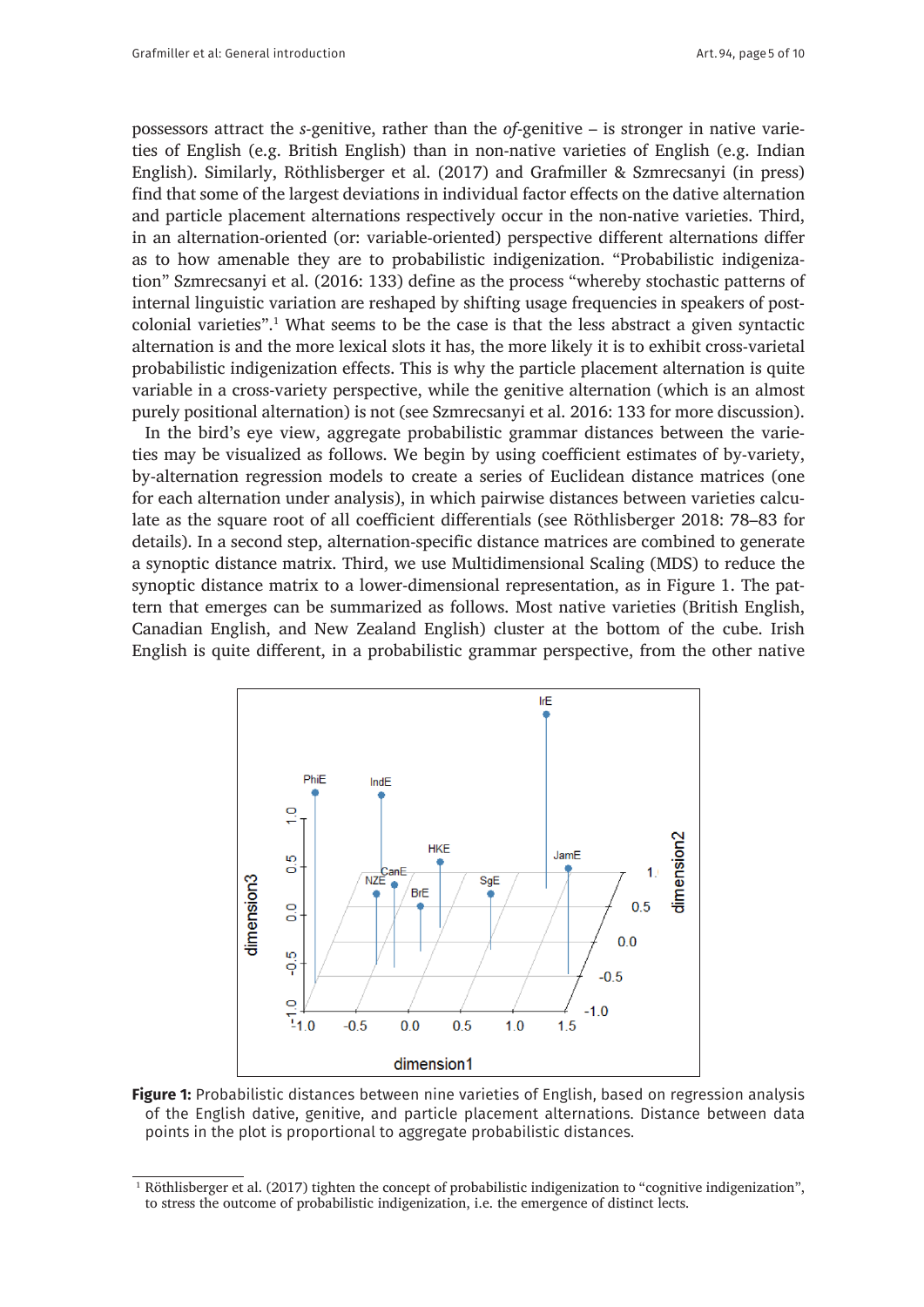varieties, maybe thanks to its Celtic substrate. On the other hand, Singapore English and Hong Kong English are two non-native varieties which are remarkably close to many of the native varieties in the sample. We note in this connection that Singapore English is often argued to be in the process of becoming a genuine native variety (Leimgruber 2013: 122). Indian English, Jamaican English, and Philippines English are, each in its own way, dissimilar probabilistically from the other varieties in the sample.

It is precisely against the backdrop of research in this probabilistic-cum-comparative spirit that the present special collection has been designed.

### **2 Contributions in the special collection**

The contributions in this special collection represent new steps toward a better understanding of the nature and limits of grammatical variation. At the same time, they also broaden the scope of probabilistic grammar research in a number of important ways. The collection thus highlights the healthy diversity of perspectives on probabilistic variation patterns from a comparative perspective that we find in variation studies today.

In her contribution entitled "Constraints in contact: Animacy in English and Afrikaans genitive variation – a cross-linguistic perspective", Anette Rosenbach undertakes a comparative analysis of the effect of possessor animacy on genitive variation in British English, Afrikaans, and South African English, three languages/varieties with structurally very similar genitive variation grammars. Study 1 shows, on the basis of an analysis of parallel corpus data, that the Afrikaans prenominal possessive (the *se*-genitive, as in *Harry se hart*) is less strongly attracted to animate possessors than its cousin, the English *s*-genitive (as in *Harry's heart*). Study 2 marshals a forced-choice experiment to demonstrate that the weaker animacy constraint in Afrikaans carries over to the L2 English of L1 Afrikaans speakers. Rosenbach concludes that English (and varieties of English) partake in a typological continuum of possession splits according to possessor animacy, and that probabilistic constraint strengths may be transferred in contact situations. What is stable is a pattern known as harmonic alignment in the literature: language users tend to place animate possessors first.

Jeroen Claes ("Probabilistic grammar: The view from Cognitive Sociolinguistics") advocates drawing inspiration from cognitive (socio)linguistics for the sake of defining theoretically better motivated predictor/constraint sets for probabilistic grammar analysis. Cognitive Linguistics is a theoretical orientation which posits that linguistic knowledge derives from usage, and is committed to describing language in terms of what is known from other cognitive disciplines about the functioning of the mind; cognitive sociolinguistics is additionally interested in how social and cultural factors shape linguistic awareness, cognition, and usage. To highlight the theoretical benefits of marrying cognitive (socio)linguistics to probabilistic grammar research, Claes presents three case studies (variable agreement with existential *haber* in three varieties of Spanish, variable agreement with existential *there be* in British English, and subject pronoun expression in Cuban Spanish), and demonstrates how a set of cognitively motivated constraints (markedness of coding, statistical preemption, and structural priming) can help us to better understand grammatical variation patterns.

Claire Childs, in her contribution entitled "Integrating syntactic theory and variationist analysis: The structure of negative indefinites in regional dialects of British English", presents a comparative sociolinguistics analysis of variation between *not*-negation, *no*-negation, and negative concord (a.k.a. multiple negation) in three UK communities (Glasgow, Tyneside, and Salford). The aim of the analysis is to assess the explanatory power of two competing formal accounts for the variation under study. These accounts make different predictions about the distributions of variants, and it is these distributions that are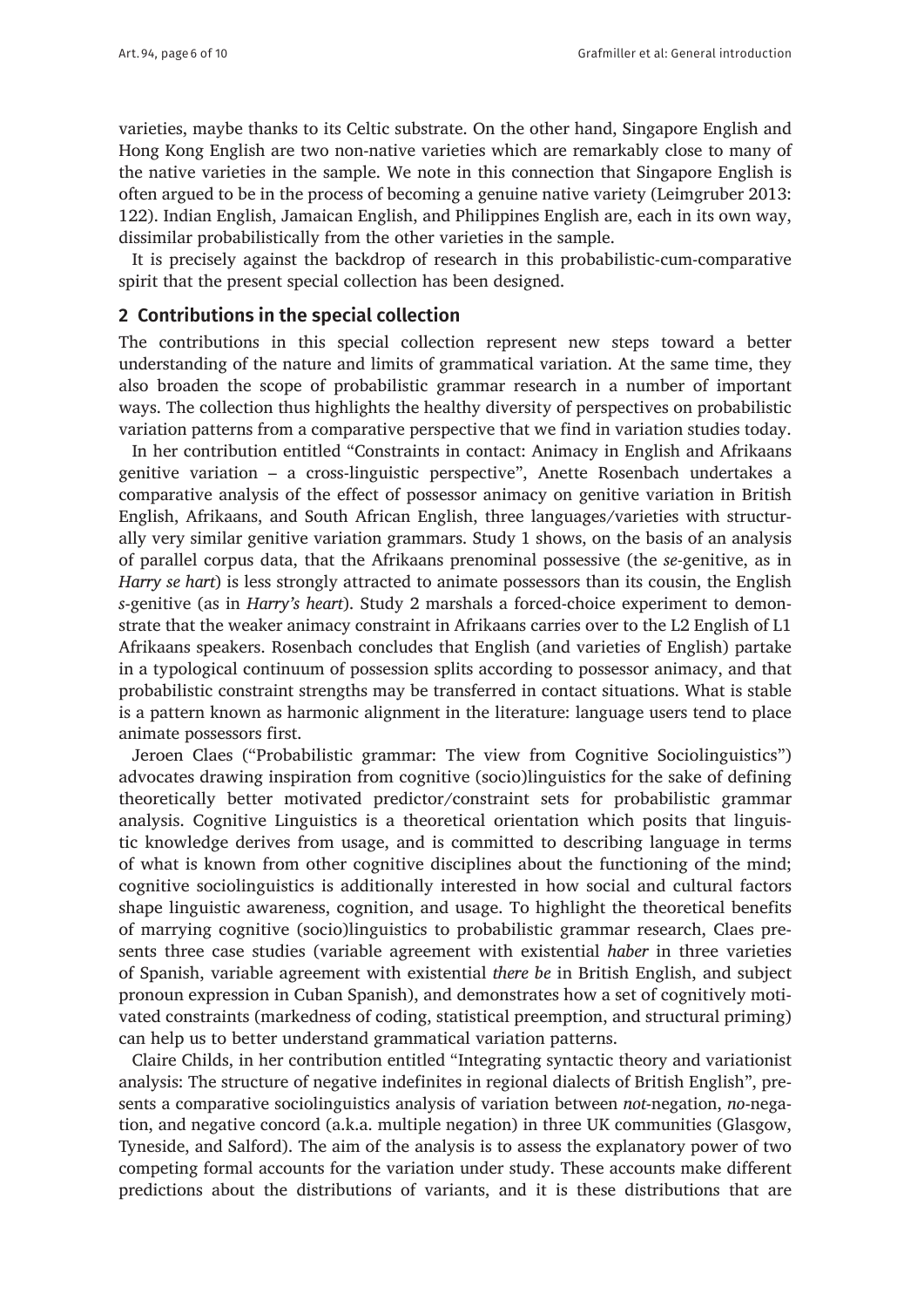checked in the variationist analysis. Investigating conditioning factors such as verb type, verb phrase complexity, and discourse status, Childs shows that *no*-forms are marked syntactically for negation Determiner Phrase-internally in cases of *no*-negation (as well as in pre-verbal position and fragment answers), but not in negative concord. This evidence supports an account positing that *no*-negation is derived via negative-marking within the Determiner Phrase followed by movement to the Negative Phrase for sentential scope.

The contribution by Natalia Levshina ("Probabilistic grammar and constructional predictability: Bayesian generalized additive models of *help + (to)* Infinitive in varieties of web-based English") builds bridges to information theory and is particularly interested in the role that information content and predictability play in the choice between competing complementation variants after the English verb *help* (other factors subject to study include cognitive complexity, horror aequi, and iconicity). Variation is studied in a number of World Englishes (Australian English, Ghanaian English, British English, Hong Kong English, Indian English, Jamaican English, and US American English). Levshina marshals Bayesian regression analysis to model the interplay of the constraints on variation, and demonstrates that the more explicit complementation variant with *to* (as in *Mary helped John to cook the dinner*) is particularly favored in contexts with high information content. What is more, she observes a stable, universal pattern of communicatively efficient behavior in the probabilistic grammars of all the varieties under study.

In "Spoken syntax in a comparative perspective: the dative and genitive alternation in varieties of English", Benedikt Szmrecsanyi, Jason Grafmiller, Joan Bresnan, Anette Rosenbach, Sali Tagliamonte, and Simon Todd introduce newly created and freely available datasets. These were compiled from previously analyzed data and are designed to facilitate the quantitative investigation of syntactic variation in spoken language from a comparative perspective. The datasets cover the genitive (*anthropology's history* versus *the history of anthropology*) and dative (*give me some pizza* versus *give some pizza to me*) alternations in four vernacular varieties of English: American English, British English, Canadian English, and New Zealand English. To highlight the potential of the data source, the authors conduct a pilot study that suggests on the one hand that while there are a number of subtle probabilistic contrasts between the regional varieties under study, we see overall a striking degree of cross-varietal stability and homogeneity. On the other hand, the authors find it surprisingly hard to replicate probabilistic contrasts reported in the previous literature, which raises questions about the generalizability of results in contrastive probabilistic grammar research.

Taken together, then, the contributions in this special collection push forward the theoretical and empirical state of the art in comparative probabilistic grammar analysis in a number of ways. As to the variation phenomena subject to study, the contributions look beyond the usual suspects (i.e. the English genitive and dative alternations) and cover lesser studied grammatical variation phenomena such as agreement patterns and subject expression (Claes), negative indefinites (Childs), and verbal complementation (Levshina). These variation phenomena are investigated in a range of languages (English, Spanish, Afrikaans) and language varieties some of which one does not often see in the variationist/probabilistic grammar literature (consider e.g. Afrikaans, South African English, or Ghanaian English). On the technical side, the contributions deploy a variety of analysis techniques: beside run-of-the-mill regression analysis, we find parallel corpus study and forced-choice experiments (Rosenbach), as well as Bayesian mixed-effect regression analysis (Levshina). Szmrecsanyi et al. essentially conduct a meta-study to evaluate, among other things, the replicability of probabilistic grammatical contrasts. Last but not least, the contributions cross subdisciplinary boundaries in various ways: Rosenbach explores the interface between probabilistic grammar research and cross-linguistic typology; Claes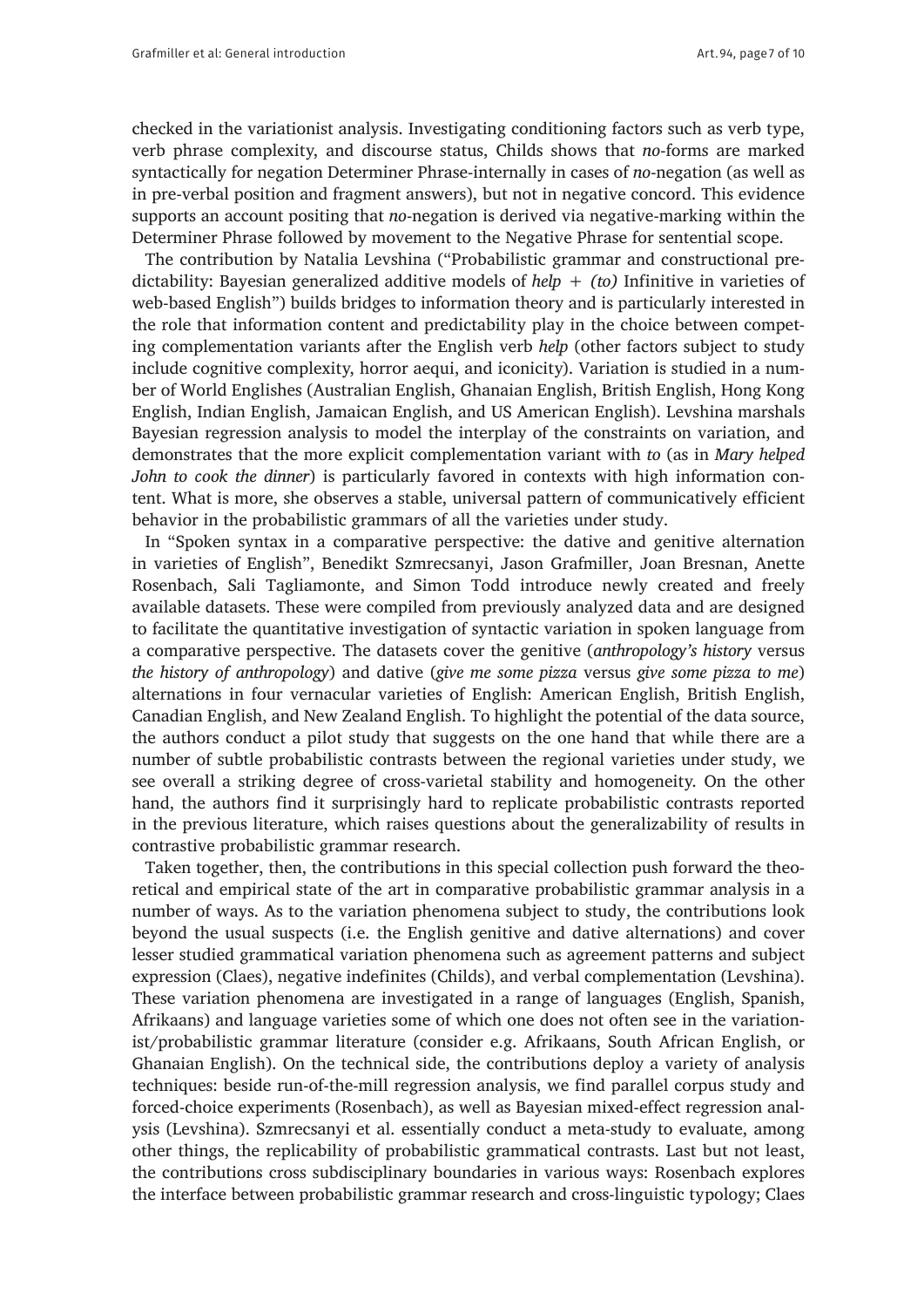highlights crosspollination potential between variationist/probabilistic linguistics and cognitive (socio)linguistics; Childs shows how formal syntactic theory may inspire variationist linguistics and vice versa; and Levshina taps into information theory to derive predictors for variationist analysis.

### **Competing Interests**

The authors have no competing interests to declare.

### **References**

- Behaghel, Otto. 1909. Beziehungen zwischen Umfang und Reihenfolge von Satzgliedern. *Indogermanische Forschungen* 25. 110–142.
- Bod, Rens, Jennifer Hay & Stefanie Jannedy (eds.). 2003a. *Probabilistic linguistics*. Cambridge, MA: MIT Press.
- Bod, Rens, Jennifer Hay & Stefanie Jannedy (eds.). 2003b. Introduction. *Probabilistic linguistics*, 1–10. Cambridge, MA: MIT Press.
- Bresnan, Joan. 2007. Is syntactic knowledge probabilistic? Experiments with the English dative alternation. In Sam Featherston & Wolfgang Sternefeld (eds.), *Roots: Linguistics in search of its evidential base*, 75–96. Berlin: Mouton de Gruyter.
- Bresnan, Joan, Anna Cueni, Tatiana Nikitina & Harald Baayen. 2007. Predicting the dative alternation. In Gerlof Boume, Irene Krämer & Joost Zwarts (eds.), *Cognitive foundations of interpretation*, 69–94. Amsterdam: Royal Netherlands Academy of Science.
- Bresnan, Joan & Jennifer Hay. 2008. Gradient grammar: An effect of animacy on the syntax of give in New Zealand and American English. *Lingua* 118(2). 245–259. DOI: [https://](https://doi.org/10.1016/j.lingua.2007.02.007) [doi.org/10.1016/j.lingua.2007.02.007](https://doi.org/10.1016/j.lingua.2007.02.007)
- Bresnan, Joan & Marilyn Ford. 2010. Predicting syntax: Processing dative constructions in American and Australian varieties of English. *Language* 86(1). 168–213. DOI: [https://](https://doi.org/10.1353/lan.0.0189) [doi.org/10.1353/lan.0.0189](https://doi.org/10.1353/lan.0.0189)
- Bybee, Joan. 2006. From usage to grammar: The mind's response to repetition. *Language* 82(4). 711–733. DOI:<https://doi.org/10.1353/lan.2006.0186>
- Bybee, Joan & Paul Hopper. 2001. *Frequency and the emergence of linguistic structure*. Amsterdam: Benjamins. DOI:<https://doi.org/10.1075/tsl.45>
- Cedergren, Henrietta J. & David Sankoff. 1974. Variable rules: Performance as a statistical reflection of competence. *Language* 50(2). 333. DOI:<https://doi.org/10.2307/412441>
- Chomsky, Noam & Morris Halle. 1968. *The sound pattern of English*. Cambridge, MA: MIT Press.
- Ehret, Katharina, Christoph Wolk & Benedikt Szmrecsanyi. 2014. Quirky quadratures: On rhythm and weight as constraints on genitive variation in an unconventional data set. *English Language and Linguistics* 18(2). 263–303. DOI: [https://doi.org/10.1017/](https://doi.org/10.1017/S1360674314000033) [S1360674314000033](https://doi.org/10.1017/S1360674314000033)
- Geeraerts, Dirk, Gitte Kristiansen & Yves Peirsman (eds.). 2010. *Advances in cognitive sociolinguistics*. Berlin/New York: De Gruyter Mouton. DOI: [https://doi.](https://doi.org/10.1515/9783110226461) [org/10.1515/9783110226461](https://doi.org/10.1515/9783110226461)
- Grafmiller, Jason & Benedikt Szmrecsanyi. in press. Mapping out particle placement in Englishes around the world. A study in comparative sociolinguistic analysis. *Language Variation and Change*.
- Gries, Stefan Th. 2003. *Multifactorial analysis in corpus linguistics: A Study of Particle Placement*. New York: Continuum Press.
- Gries, Stefan Th. & Sandra C. Deshors. 2014. Using regressions to explore deviations between corpus data and a standard/target: Two suggestions. *Corpora* 9(1). 109–136. DOI:<https://doi.org/10.3366/cor.2014.0053>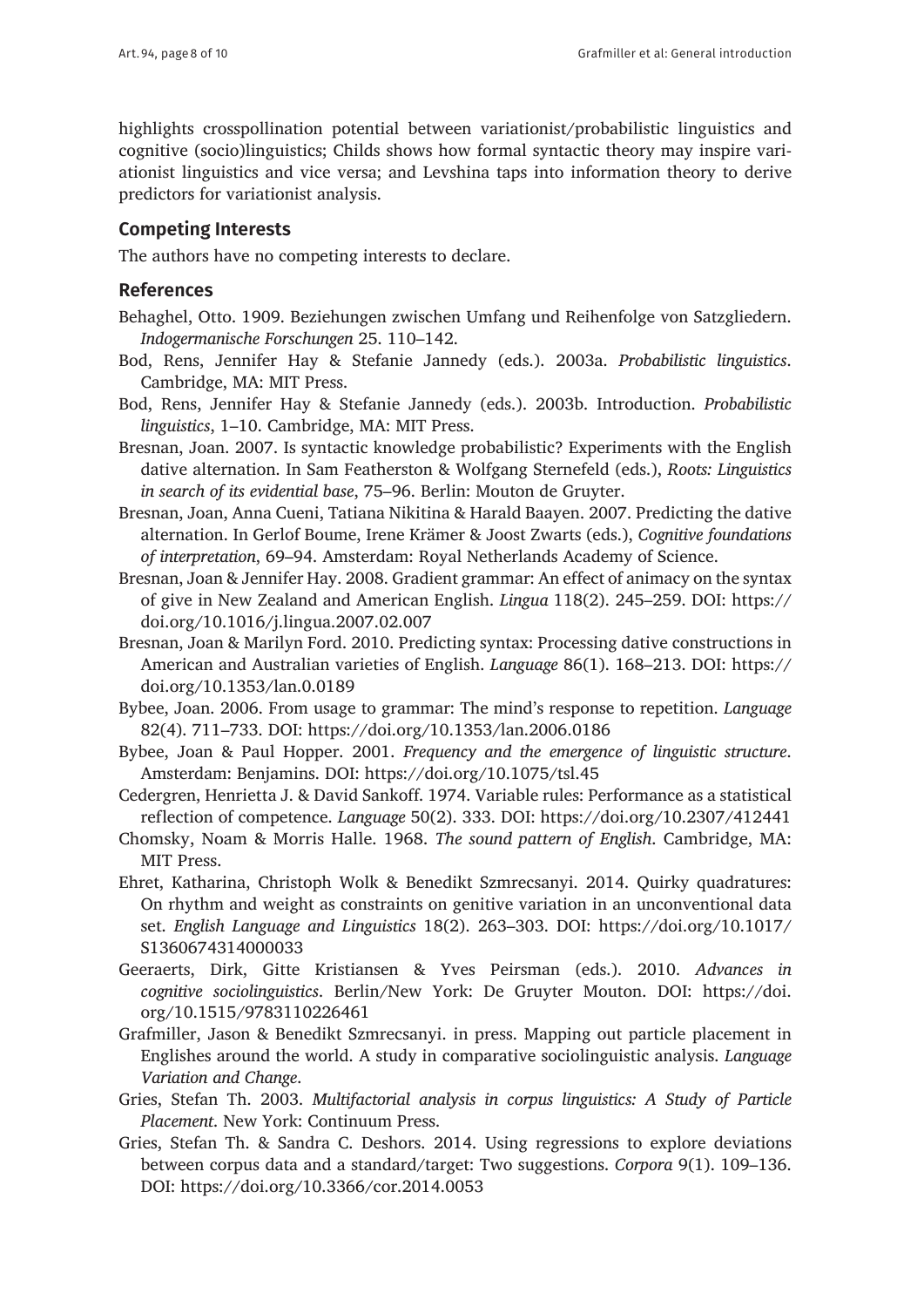- Guy, Gregory R. 2014. Linking usage and grammar: Generative phonology, exemplar theory, and variable rules. *Lingua* 142. (SI: Usage-based and rule-based approaches to phonological variation), 57–65. DOI:<https://doi.org/10.1016/j.lingua.2012.07.007>
- Hawkins, John A. 1994. *A performance theory of order and constituency*. Cambridge; New York: Cambridge University Press.
- Heller, Benedikt. 2018. Stability and fluidity in syntactic variation world-wide: The genitive alternation across varieties of English. Leuven: KU Leuven PhD dissertation.
- Heller, Benedikt, Benedikt Szmrecsanyi & Jason Grafmiller. 2017. Stability and fluidity in syntactic variation world-wide: The genitive alternation across varieties of English. *Journal of English Linguistics* 45(1). 3–27. DOI: [https://doi.](https://doi.org/10.1177/0075424216685405) [org/10.1177/0075424216685405](https://doi.org/10.1177/0075424216685405)
- Hinrichs, Lars, Benedikt Szmrecsanyi & Axel Bohmann. 2015. Which-hunting and the Standard English relative clause. *Language* 91(4). 806–836. DOI: [https://doi.](https://doi.org/10.1353/lan.2015.0062) [org/10.1353/lan.2015.0062](https://doi.org/10.1353/lan.2015.0062)
- Jones, Megan & Sali Tagliamonte. 2004. From Somerset to Samaná: Preverbal did in the voyage of English. *Language Variation and Change* 16. 93–126. DOI: [https://doi.](https://doi.org/10.1017/S0954394504162029) [org/10.1017/S0954394504162029](https://doi.org/10.1017/S0954394504162029)
- Kachru, Braj B. (ed.). 1992. *The Other tongue: English across cultures*. 2nd ed. (English in the Global Context). Urbana, IL: University of Illinois Press.
- Kager, Rene. 1999. *Optimality Theory*. Cambridge: Cambridge University Press. [http://](http://ebooks.cambridge.org/ref/id/CBO9780511812408) [ebooks.cambridge.org/ref/id/CBO9780511812408](http://ebooks.cambridge.org/ref/id/CBO9780511812408) (1 June, 2017). DOI: [https://doi.](https://doi.org/10.1017/CBO9780511812408) [org/10.1017/CBO9780511812408](https://doi.org/10.1017/CBO9780511812408)
- Klavan, J. & D. Divjak. 2016. The cognitive plausibility of statistical classification models: Comparing textual and behavioral evidence. *Folia Linguistica* 50(2). 355–384. DOI: <https://doi.org/10.1515/flin-2016-0014>
- Labov, William. 1972. *Sociolinguistic patterns*. Philadelphia, PA: University of Philadelphia Press.
- Labov, William. 1982. Building on empirical foundations. In Winfred Lehmann & Yakov Malkiel (eds.), *Perspectives on historical linguistics*, 17–92. Amsterdam, Philadelphia: Benjamins. DOI: <https://doi.org/10.1075/cilt.24.06lab>
- Leimgruber, Jakob R. E. 2013. *Singapore English: Structure*, *variation*, *and usage*. Cambridge: Cambridge University Press. DOI: <https://doi.org/10.1017/CBO9781139225755>
- MacDonald, Maryellen C. 2013. How language production shapes language form and comprehension. *Frontiers in Psychology* 4. 1–16. DOI: [https://doi.org/10.3389/](https://doi.org/10.3389/fpsyg.2013.00226) [fpsyg.2013.00226](https://doi.org/10.3389/fpsyg.2013.00226)
- Pierrehumbert, Janet B. 2006. The next toolkit. *Journal of Phonetics* 34(4). 516–530. DOI: <https://doi.org/10.1016/j.wocn.2006.06.003>
- Rosenbach, Anette. 2005. Animacy versus weight as determinants of grammatical variation in English. *Language* 81(3). 613–644. DOI: [https://doi.org/10.1353/](https://doi.org/10.1353/lan.2005.0149) [lan.2005.0149](https://doi.org/10.1353/lan.2005.0149)
- Röthlisberger, Melanie. 2018. *Regional variation in probabilistic grammars: A multifactorial study of the English dative alternation*. Leuven: KU Leuven PhD dissertation.
- Röthlisberger, Melanie, Jason Grafmiller & Benedikt Szmrecsanyi. 2017. Cognitive indigenization effects in the English dative alternation. *Cognitive Linguistics* 28(4). DOI: <https://doi.org/10.1515/cog-2016-0051>
- Scott-Phillips, Thomas C. & Simon Kirby. 2010. Language evolution in the laboratory. *Trends in Cognitive Sciences* 14(9). 411–417. DOI: [https://doi.org/10.1016/j.](https://doi.org/10.1016/j.tics.2010.06.006) [tics.2010.06.006](https://doi.org/10.1016/j.tics.2010.06.006)
- Szmrecsanyi, Benedikt, Jason Grafmiller, Benedikt Heller & Melanie Röthlisberger. 2016. Around the world in three alternations: Modeling syntactic variation in vari-